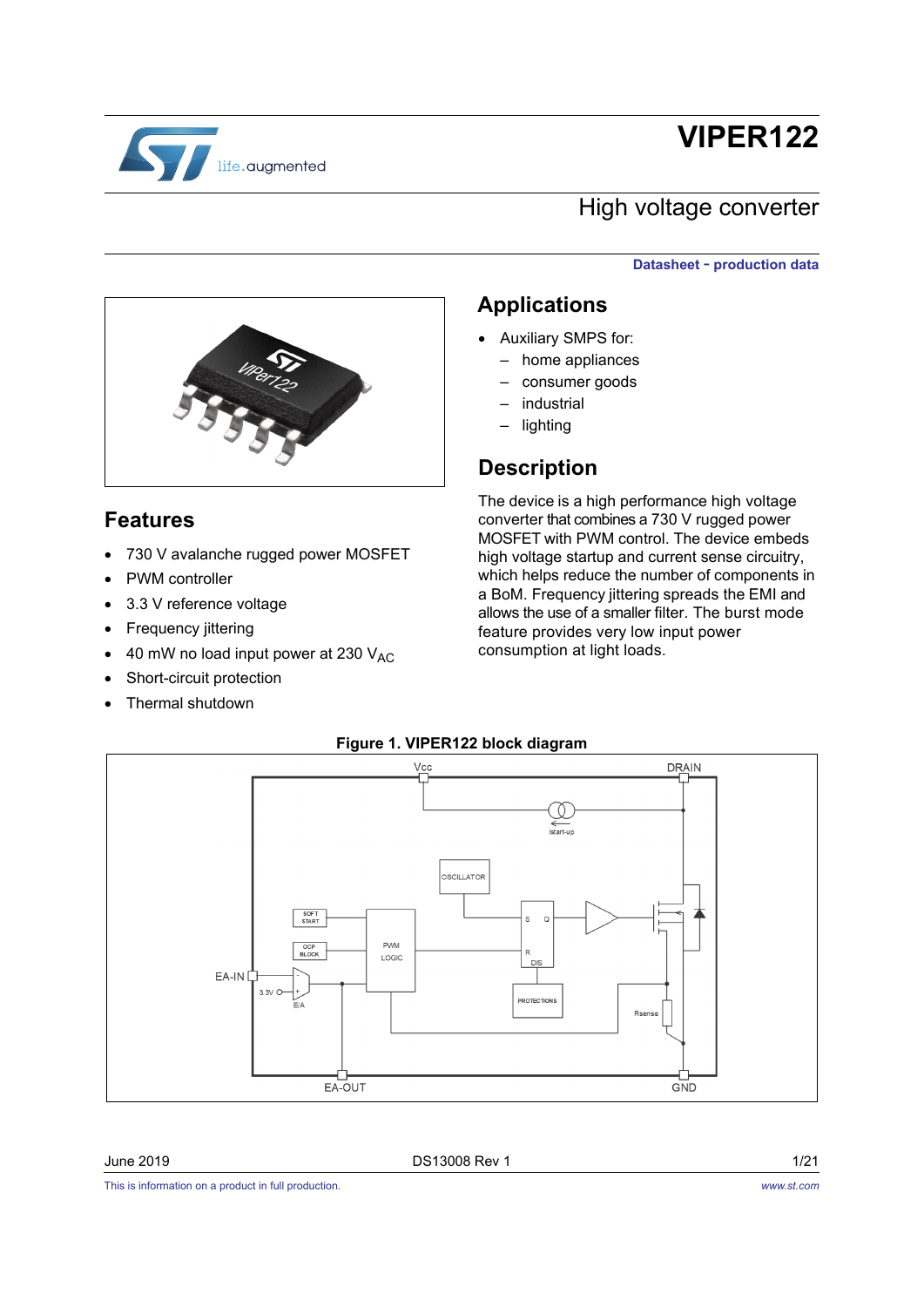# **Contents**

| 1              |     |                                        |  |  |  |
|----------------|-----|----------------------------------------|--|--|--|
| $\overline{2}$ |     |                                        |  |  |  |
| 3              |     |                                        |  |  |  |
| 4              |     |                                        |  |  |  |
| 5              |     | Typical electrical characteristics  11 |  |  |  |
| 6              |     |                                        |  |  |  |
|                | 6.1 |                                        |  |  |  |
|                | 6.2 |                                        |  |  |  |
|                |     | 6.2.1                                  |  |  |  |
|                |     | 6.2.2                                  |  |  |  |
|                | 6.3 |                                        |  |  |  |
|                | 6.4 |                                        |  |  |  |
|                | 6.5 |                                        |  |  |  |
| $\overline{7}$ |     |                                        |  |  |  |
| 8              |     |                                        |  |  |  |
|                | 8.1 |                                        |  |  |  |
| 9              |     |                                        |  |  |  |
| 10             |     |                                        |  |  |  |

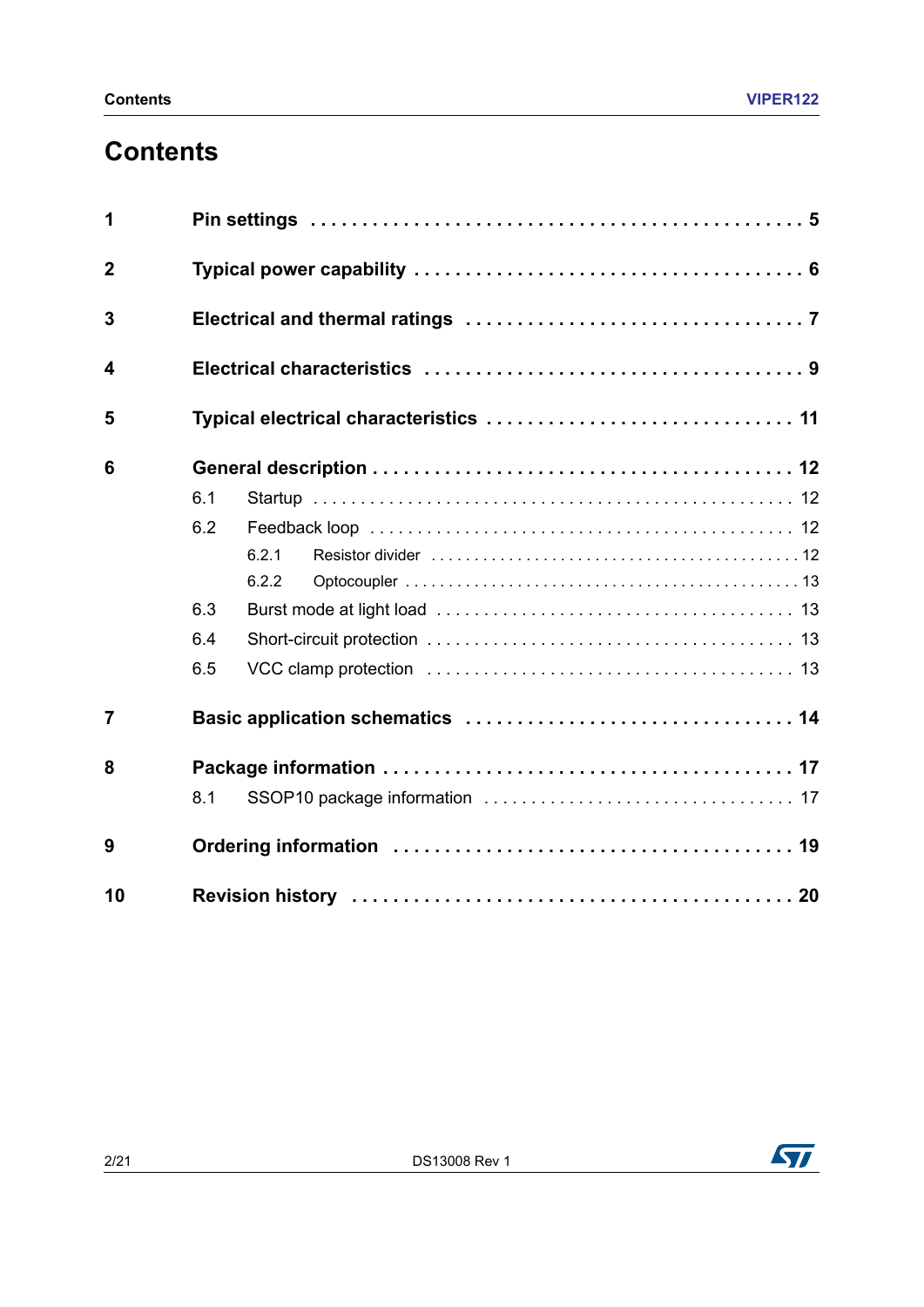# **List of tables**

| Table 2. |  |
|----------|--|
| Table 3. |  |
| Table 4. |  |
| Table 5. |  |
| Table 6. |  |
| Table 7. |  |
| Table 8. |  |

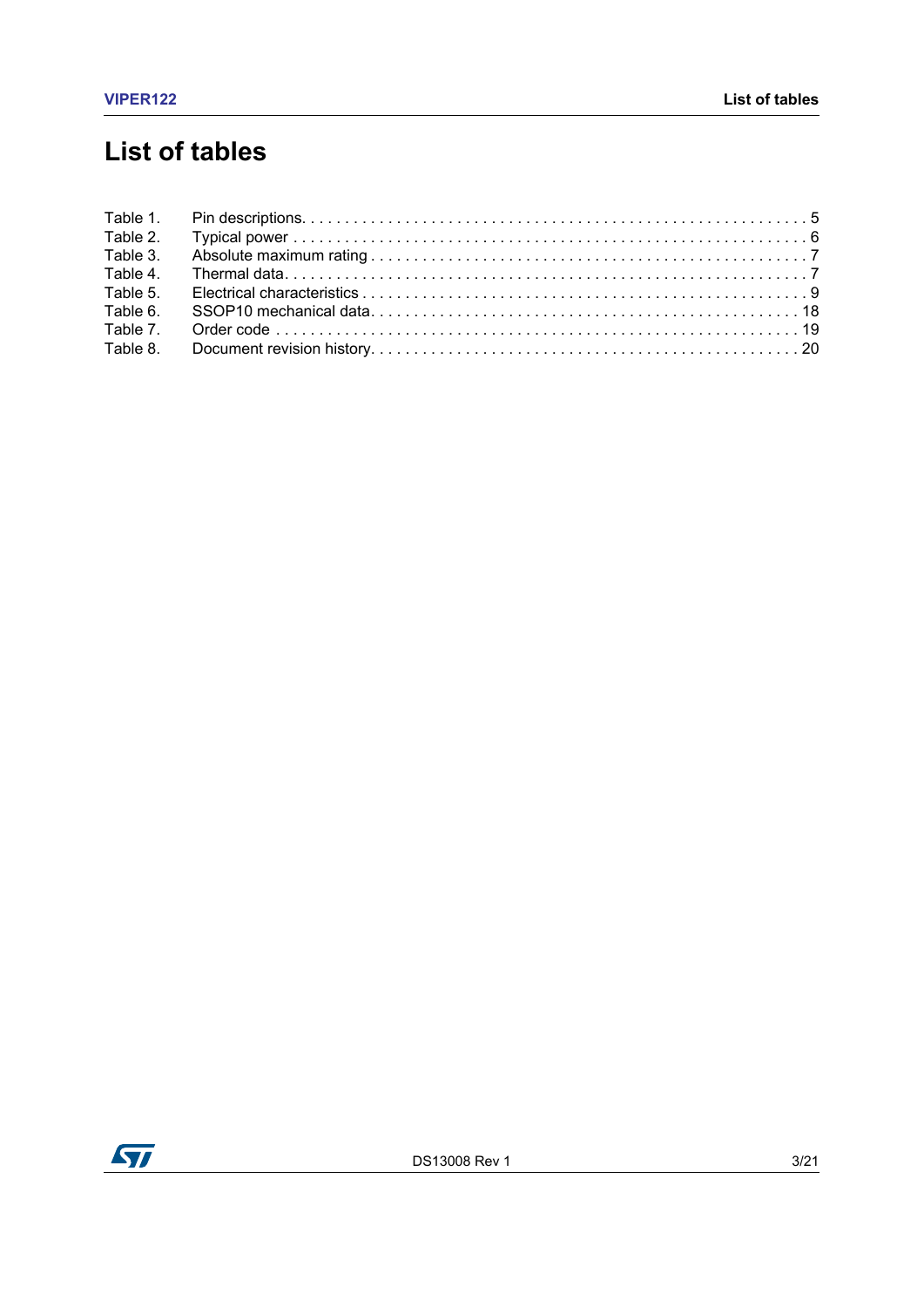# **List of figures**

| Figure 1.  |  |
|------------|--|
| Figure 2.  |  |
| Figure 3.  |  |
| Figure 4.  |  |
| Figure 5.  |  |
| Figure 6.  |  |
| Figure 7.  |  |
| Figure 8.  |  |
| Figure 9.  |  |
| Figure 10. |  |
| Figure 11. |  |
| Figure 12. |  |
| Figure 13. |  |
| Figure 14. |  |
| Figure 15. |  |
| Figure 16. |  |

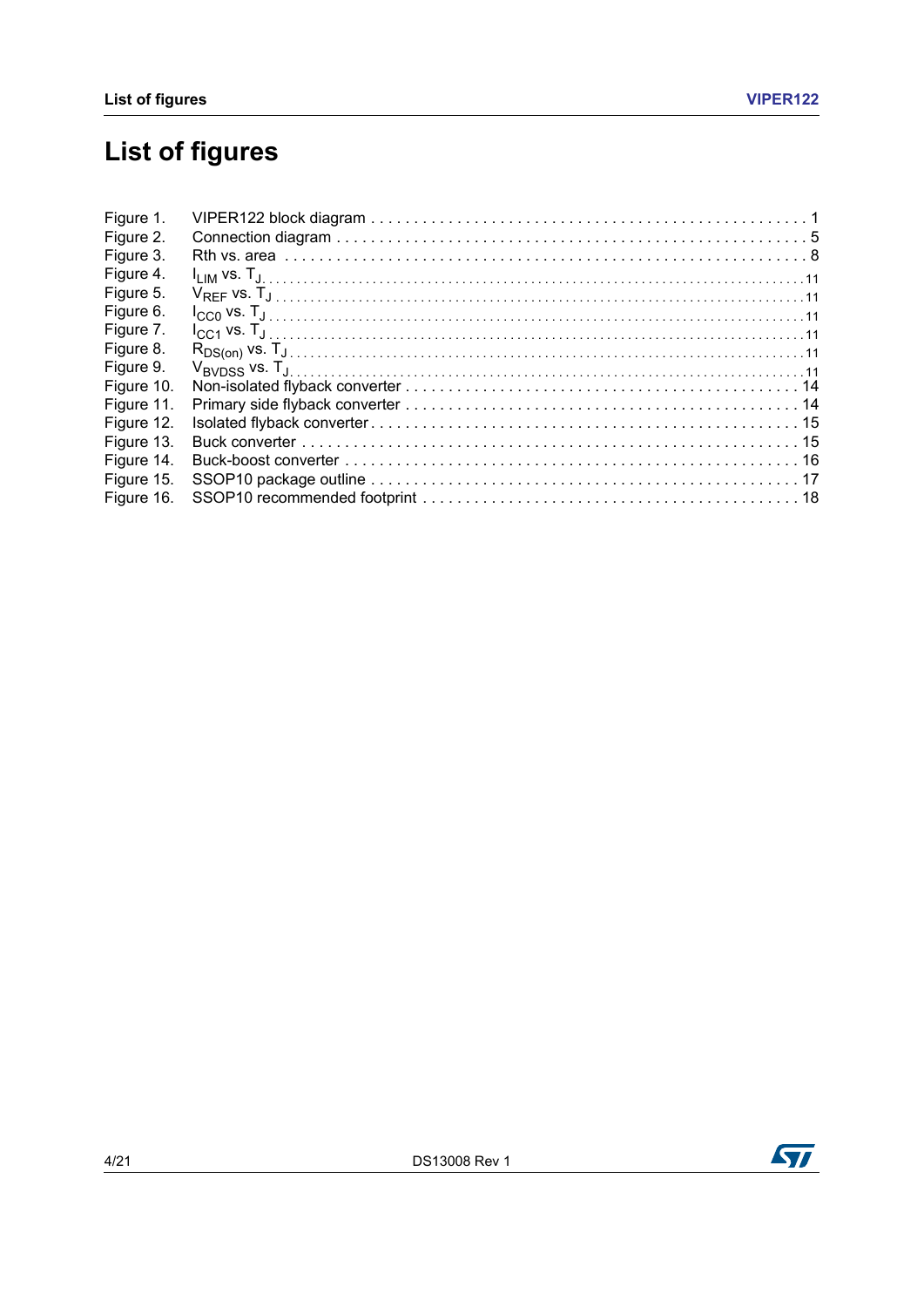# <span id="page-4-0"></span>**1 Pin settings**

<span id="page-4-2"></span>

<span id="page-4-1"></span>

| SSOP <sub>10</sub> | <b>Name</b> | <b>Function</b>                                                                                                |
|--------------------|-------------|----------------------------------------------------------------------------------------------------------------|
|                    | GND         | Connected to the source of the internal power<br>MOSFET and controller ground reference.                       |
| 2                  | VCC         | Supply voltage of the control section. This pin<br>provides the charging current of the external<br>capacitor. |
| 3                  | NC.         | Not connected. The pin must be left floating.                                                                  |
| 4                  | EA-OUT      | Output of the error amplifier.                                                                                 |
| 5                  | EA-IN       | Input of the error amplifier.                                                                                  |
|                    |             | High voltage drain pin. The built-in high voltage                                                              |

dissipation.

switched start-up bias current is drawn from this pin too. Connect to a PCB copper area to facilitate heat

6-10 DRAIN

#### **Table 1. Pin descriptions**

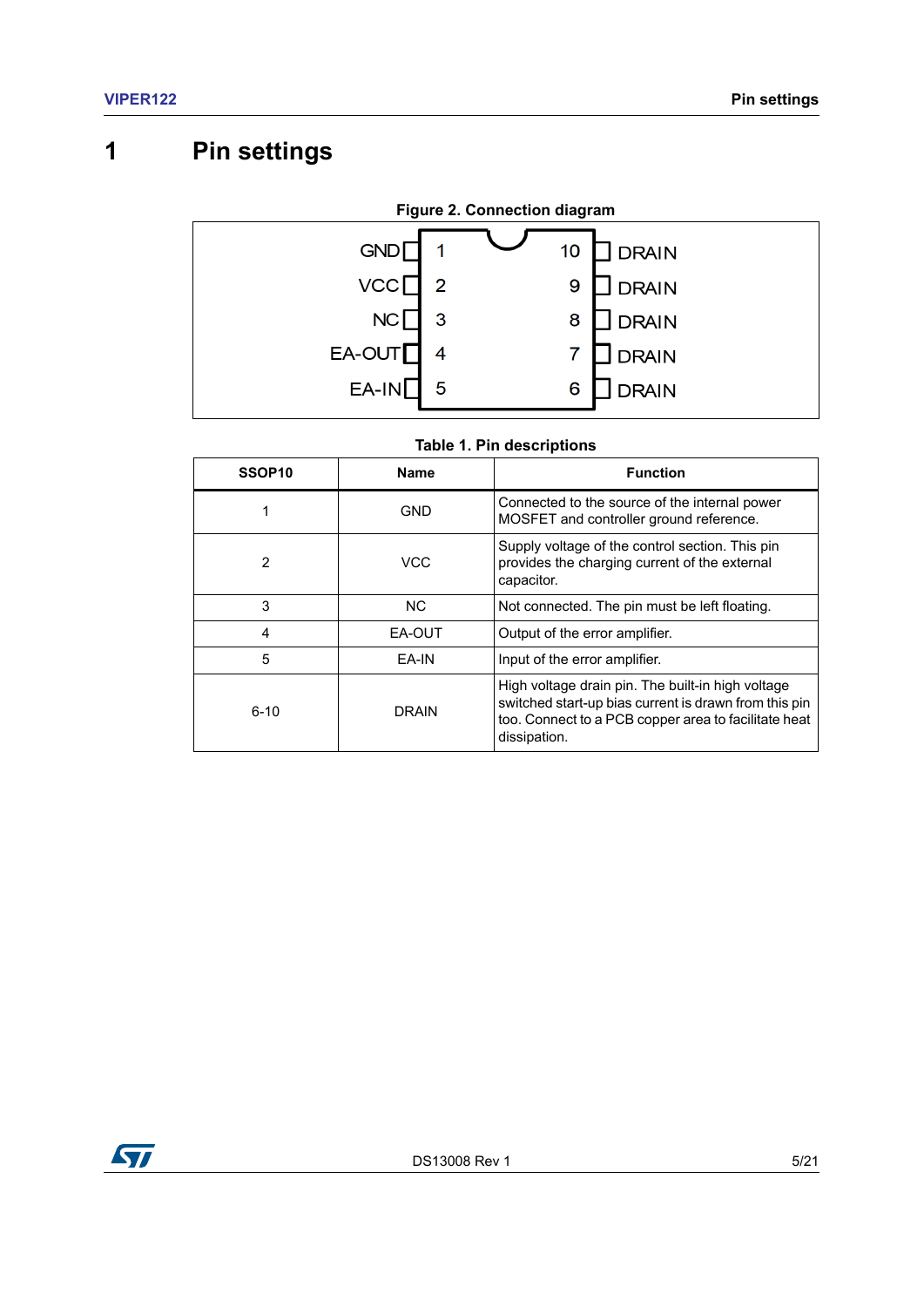# <span id="page-5-0"></span>**2 Typical power capability**

**Table 2. Typical power**

<span id="page-5-1"></span>

|                        | $V_{IN}$ : 230 $V_{AC}$ | V <sub>IN</sub> : 85 - 265 V <sub>AC</sub> |                           |
|------------------------|-------------------------|--------------------------------------------|---------------------------|
| Adapter <sup>(1)</sup> | Open frame $(2)$        | Adapter <sup>(1)</sup>                     | Open frame <sup>(2)</sup> |
| 9 W                    | 11 W                    | 5 W                                        | 6 W                       |

<span id="page-5-2"></span>1. Typical continuous power in non-ventilated enclosed adapter measured at 50 °C ambient temperature.

2. Maximum practical continuous power in an open frame design at 50 °C ambient temperature, with adequate heat-sinking.

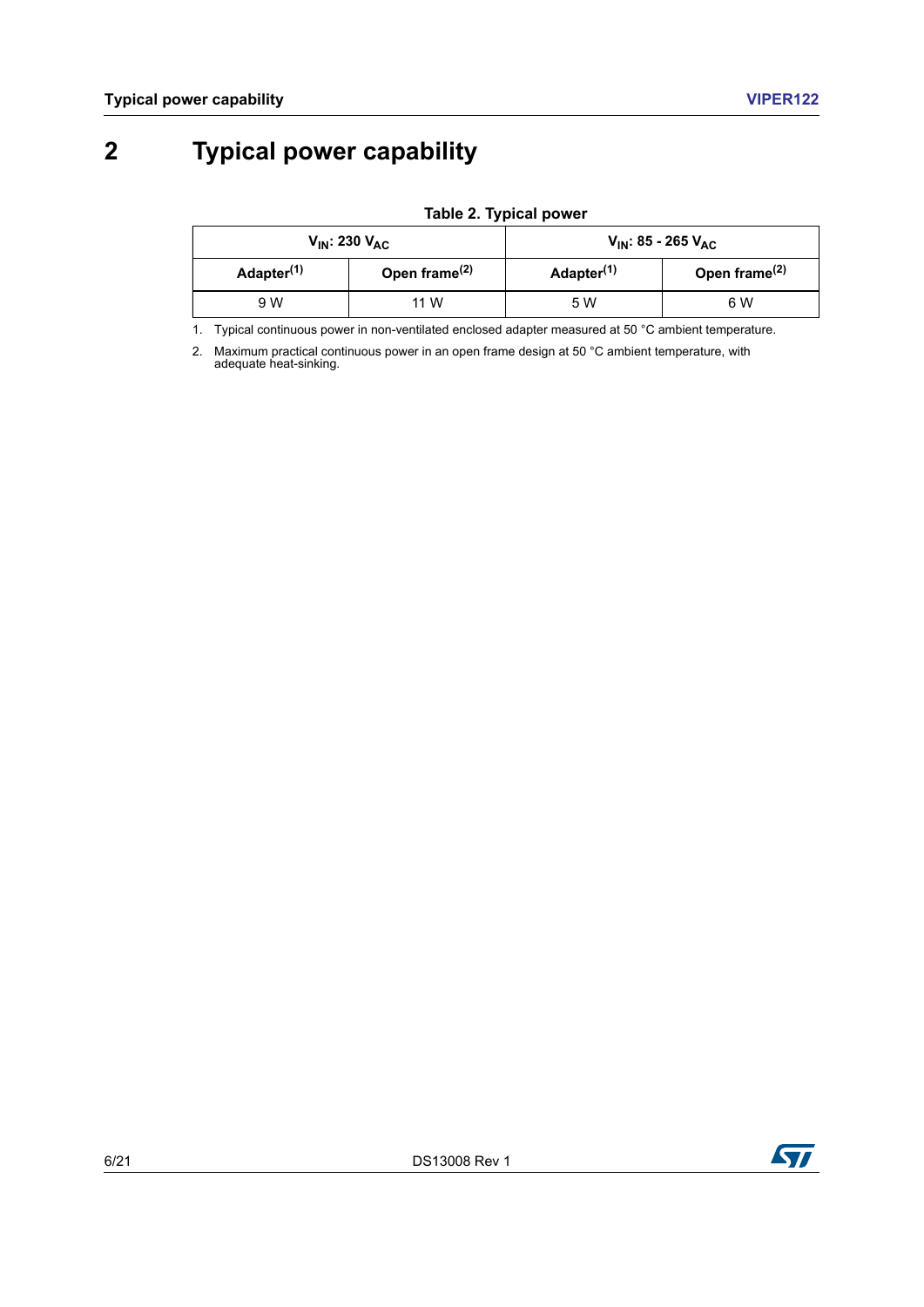## <span id="page-6-0"></span>**3 Electrical and thermal ratings**

<span id="page-6-1"></span>

|                           | <b>Pin</b>     | <b>Parameter</b>                                | Value                    |                 | Unit   |
|---------------------------|----------------|-------------------------------------------------|--------------------------|-----------------|--------|
| Symbol                    |                |                                                 | Min.                     | Max.            |        |
| $V_{DS}$                  | $6 - 10$       | Drain-to-source (ground) voltage                |                          | 730             | V      |
| l <sub>D</sub>            | $6 - 10$       | Pulse drain current (limited by $T_1$ = 150 °C) | $\overline{\phantom{a}}$ | $\mathcal{P}$   | A      |
| $V_{EA-IN}$               | 5              | Input pin voltage                               | $-0.3$                   | 4.8             | $\vee$ |
| V <sub>EA-OUT</sub>       | 4              | Out pin voltage                                 | $-0.3$                   | 3.5             | V      |
| $V_{\rm CC}$              | $\mathfrak{p}$ | Supply voltage                                  | $-0.3$                   | Self<br>limited | $\vee$ |
| $_{\rm{lcc}}$             | $\mathfrak{p}$ | Input current                                   |                          | 20              | mA     |
| $P_{TOT}$                 |                | Power dissipation at $T_A$ < 50 °C              |                          | 1               | W      |
| $T_{\rm J}$               |                | Junction temperature range                      | -40                      | 150             | °C     |
| $\mathsf{T}_{\text{STG}}$ |                | Storage temperature                             | -55                      | 150             | °C     |

#### **Table 4. Thermal data**

<span id="page-6-2"></span>

| Symbol                                        | <b>Parameter</b>                                                               | Max. value | Unit          |
|-----------------------------------------------|--------------------------------------------------------------------------------|------------|---------------|
| $R_{TH-JC}$                                   | Thermal resistance junction to case <sup>(1)</sup><br>(Dissipated power = 1 W) | 10         | $\degree$ C/W |
| $R$ <sub>TH-JA</sub>                          | Thermal resistance junction ambient <sup>(1)</sup><br>(Dissipated power = 1 W) | 155        | $\degree$ C/W |
| $R_{TH-JC}$                                   | Thermal resistance junction to case $(2)$<br>(Dissipated power = 1 W)          | 5          | $\degree$ C/W |
| $\mathsf{R}_{\mathsf{TH}\text{-}\mathsf{JA}}$ | Thermal resistance junction ambient <sup>(2)</sup><br>(Dissipated power = 1 W) | 95         | $\degree$ C/W |

<span id="page-6-3"></span>1. When mounted on a standard single side FR4 board with minimum copper area.

2. When mounted on a standard single side FR4 board with 100 mm<sup>2</sup> (0.155 sq in) of Cu (35 µm thick).

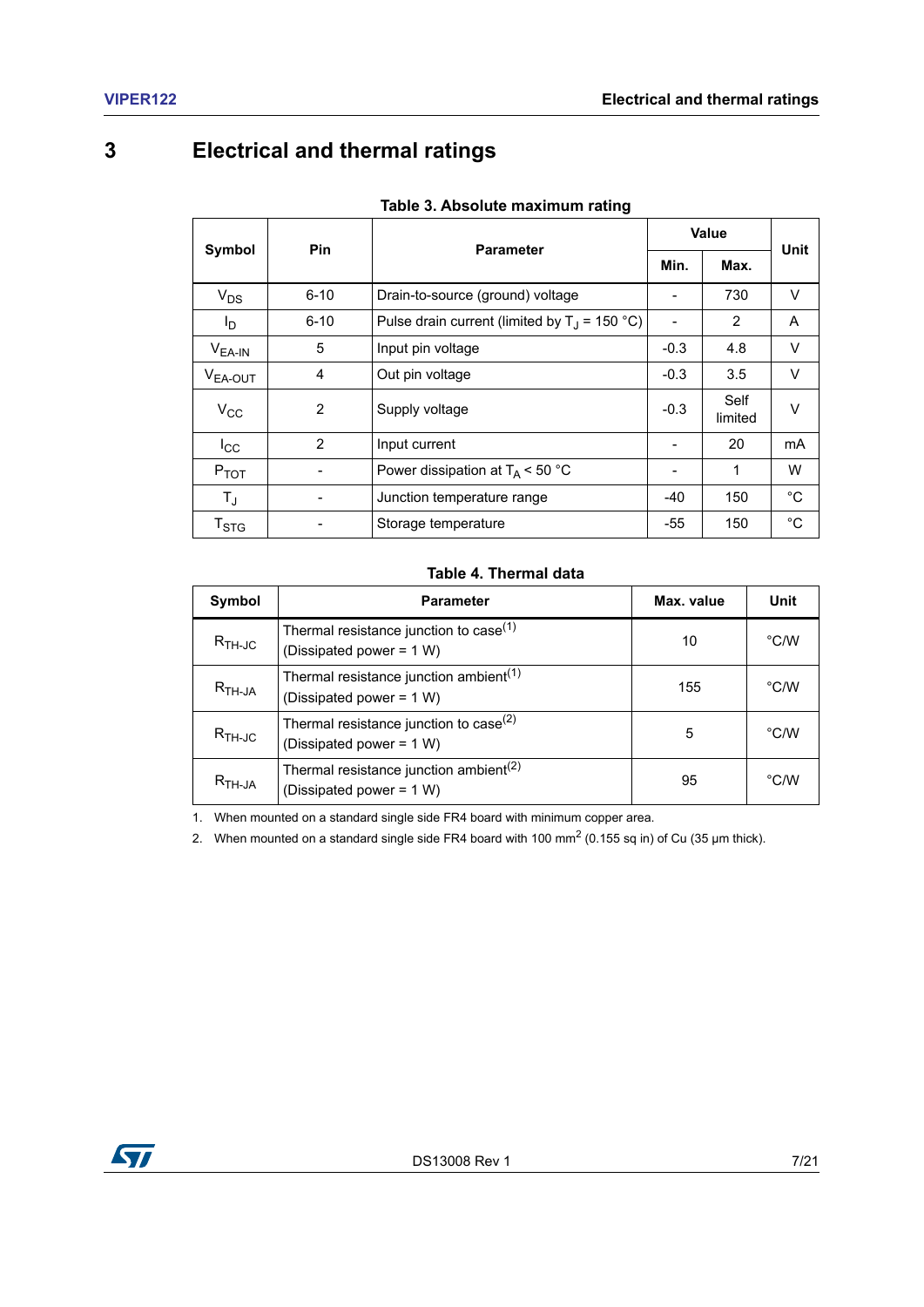<span id="page-7-0"></span>

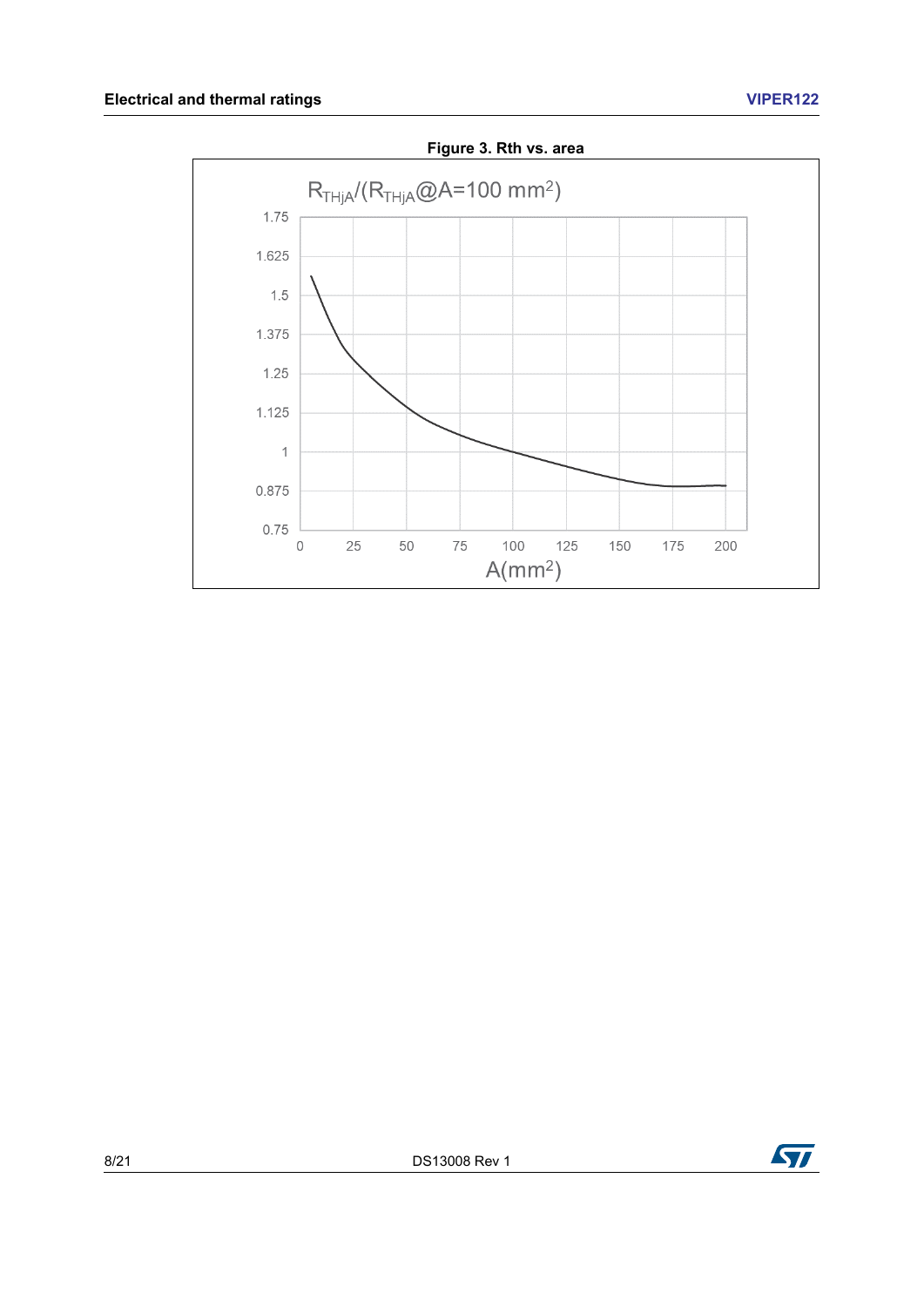# <span id="page-8-0"></span>**4 Electrical characteristics**

 $(T_J = 25 °C, V_{CC} = 14 V,$  unless otherwise specified.)

<span id="page-8-1"></span>

| Symbol                   | <b>Parameter</b>                                       | <b>Test Condition</b>                              | Min.                         | Typ.                     | Max.                     | Unit |
|--------------------------|--------------------------------------------------------|----------------------------------------------------|------------------------------|--------------------------|--------------------------|------|
| <b>V<sub>BVDSS</sub></b> | Breakdown voltage                                      | $I_D = 1$ mA,<br>EA-OUT = GND                      | 730                          |                          |                          | V    |
| $R_{DS(on)}$             | Drain-source ON state<br>resistance                    | $I_D$ = 0.2 A; T <sub>J</sub> = 25 °C              |                              |                          | 27                       | Ω    |
| C <sub>OSS</sub>         | Effective (energy related) output<br>capacitance       | $V_{\text{DRAIN}} = 100 \text{ V}^{(1)}$           |                              | 12                       |                          | pF   |
| <b>I</b> <sub>DSS</sub>  | OFF state DRAIN leakage<br>current                     | $V_{DRAIN}$ = 730 V                                |                              | $\overline{\phantom{a}}$ | 70                       | μA   |
| <b>V<sub>START</sub></b> | Drain-source start voltage                             |                                                    | $\blacksquare$               | $\overline{\phantom{0}}$ | 45                       | V    |
| $I_{CH1}$                | Startup charging current                               | $V_{DRAIN}$ = 100 V<br>$V_{CC}$ = 4 V              | $-0.6$                       |                          | $-1.8$                   | mA   |
| I <sub>CH2</sub>         | Charging current during<br>operation                   | $V_{DRAIN}$ = 100 V<br>$V_{CC}$ = 9 V falling edge | $-7$                         | $\overline{\phantom{0}}$ | $-14$                    | mA   |
| $V_{CC}$                 | Operating voltage range                                |                                                    | 11.5                         | $\overline{a}$           | 23.5                     | V    |
| V <sub>CLAMP</sub>       | V <sub>CC</sub> clamp voltage                          | $I_{CC}$ = 15 mA                                   | 23.5                         |                          |                          | V    |
| $V_{ON}$                 | V <sub>CC</sub> ON threshold                           | $\overline{\phantom{a}}$                           | 12                           | 13                       | 14                       | V    |
| $V_{CCL}$                | V <sub>CC</sub> low value                              |                                                    | 9.5                          | 10.5                     | 11.5                     | V    |
| $V_{OFF}$                | <b>UVLO</b>                                            |                                                    | $\overline{7}$               | 8                        | 9                        | V    |
| $I_{CC0}$                | Operating supply current, not<br>switching             | Not switching                                      |                              |                          | 0.7                      | mA   |
| $I_{\text{CC1}}$         | Operating supply current,<br>switching                 | Switching                                          |                              |                          | 1.6                      | mA   |
| $I_{CC2}$                | Operating supply current, with<br>$V_{CC}$ < $V_{OFF}$ | $V_{CC}$ = 6 V                                     |                              |                          | 0.35                     | mA   |
| I <sub>CC_FAIL</sub>     | VCC clamp protection                                   | $V_{CC} = V_{CLAMP}$<br>$V_{EA-OUT}$ = 3.3 V       | 4                            |                          |                          | mA   |
| $I_{LIM}$                | Drain current limit (OCP)                              | $V_{EA-OUT}$ = 3.3 V                               | 0.4                          | 0.45                     | 0.5                      | A    |
| $T_{ON(MIN)}$            | Minimum turn ON time                                   | $\blacksquare$                                     | $\qquad \qquad \blacksquare$ | $\blacksquare$           | 450                      | ns   |
| $F_{\text{OSC}}$         | $\overline{\phantom{0}}$                               | -                                                  | 54                           | 60                       | 66                       | kHz  |
| $F_D$                    | Modulation depth                                       | -                                                  | $\overline{\phantom{a}}$     | ±4                       | $\overline{\phantom{a}}$ | kHz  |
| $F_M$                    | Modulation frequency                                   | $\qquad \qquad \blacksquare$                       | $\overline{\phantom{a}}$     | 230                      | $\blacksquare$           | Hz   |
| $D_{MAX}$                | Max. duty cycle                                        | $\overline{(1)}$                                   | 70                           | $\overline{a}$           | 80                       | $\%$ |
| $V_{REF}$                | E/A reference voltage                                  | $\overline{\phantom{0}}$                           | 3.2                          | 3.3                      | 3.4                      | V    |
| <b>I</b> PULL UP         | EA-IN pin current pull up                              | $\qquad \qquad -$                                  | $\overline{\phantom{0}}$     | $-1$                     | $\overline{\phantom{a}}$ | μA   |

|  |  | <b>Table 5. Electrical characteristics</b> |
|--|--|--------------------------------------------|
|--|--|--------------------------------------------|

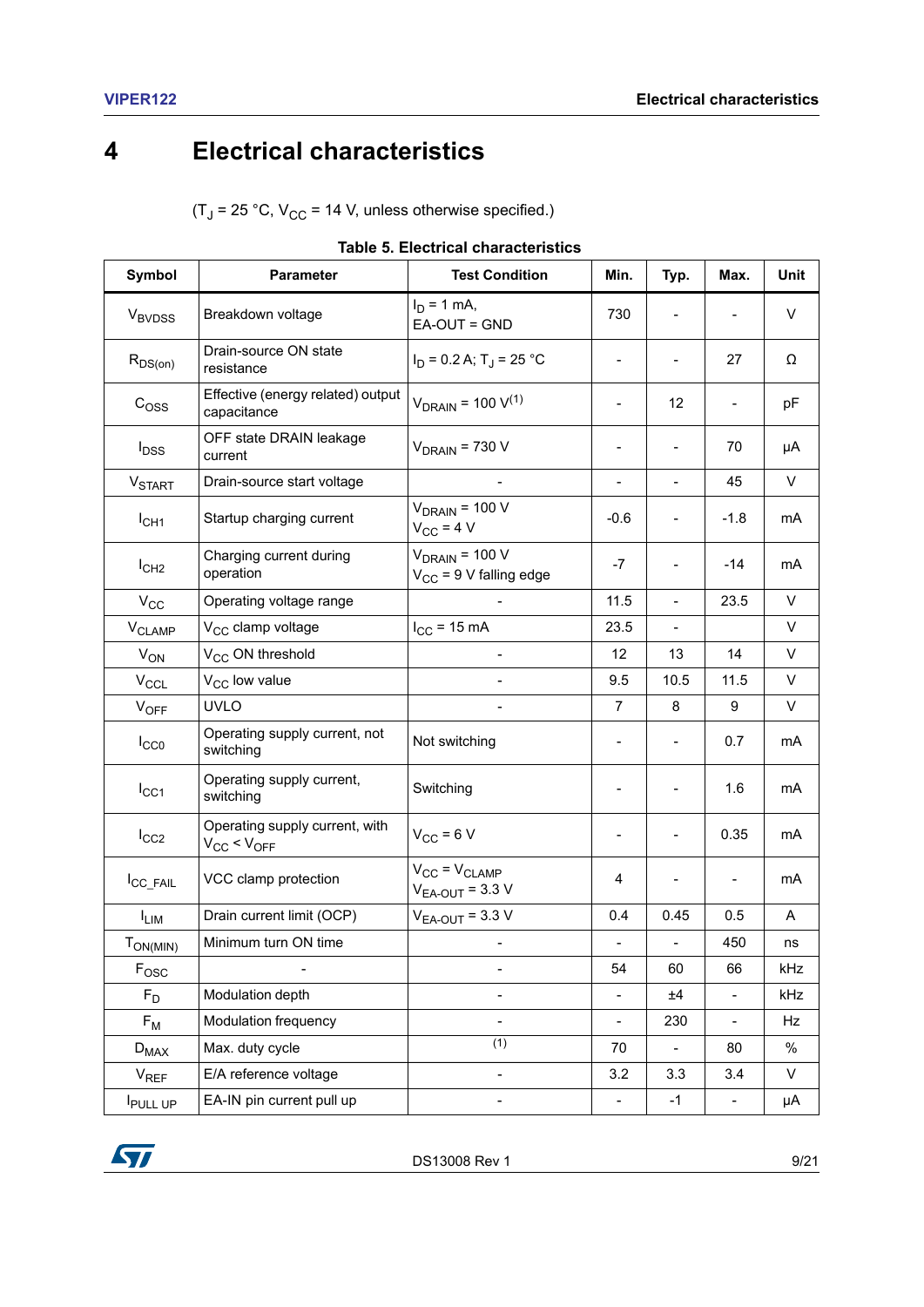| Symbol              | <b>Parameter</b>                    | <b>Test Condition</b>    | Min. | Typ. | Max. | <b>Unit</b> |
|---------------------|-------------------------------------|--------------------------|------|------|------|-------------|
| $G_M$               | E/A Trans conductance               | (1)                      |      | 2    |      | mA/V        |
| $V_{EA-SAT}$        | EA-OUT pin saturation limit         | $\overline{\phantom{a}}$ |      | 3    |      | $\vee$      |
| $V_{EA-BM}$         | Burst mode threshold                | $\overline{\phantom{0}}$ | 1    | 1.1  | 1.2  | $\vee$      |
| V <sub>HYST</sub>   | Burst mode hysteresis               |                          |      | 40   |      | mV          |
| $R_{DYN}$           | Dynamic resistance                  | $V_{EA-IN}$ = GND        |      | 15   |      | $k\Omega$   |
| $H_{EA-OUT}$        | $\Delta V_{EA-OUT} / \Delta I_D$    | (1)                      | 3    |      | 6    | V/A         |
| <b>I</b> EA-OUT     | EA-OUT pin source / sink<br>current |                          |      | 150  |      | μA          |
| <b>I</b> EA-OUT_MAX | EA-OUT pin max. source<br>current   |                          |      | 220  |      | μA          |
| $T_{SD}$            | Thermal shutdown temperature        | (1)                      | 150  | 160  |      | °C          |
| $T_{H YST}$         | Thermal shutdown hysteresis         | (1)                      |      | 30   |      | °C          |

#### **Table 5. Electrical characteristics (continued)**

<span id="page-9-0"></span>1. Specification assured by characterization.

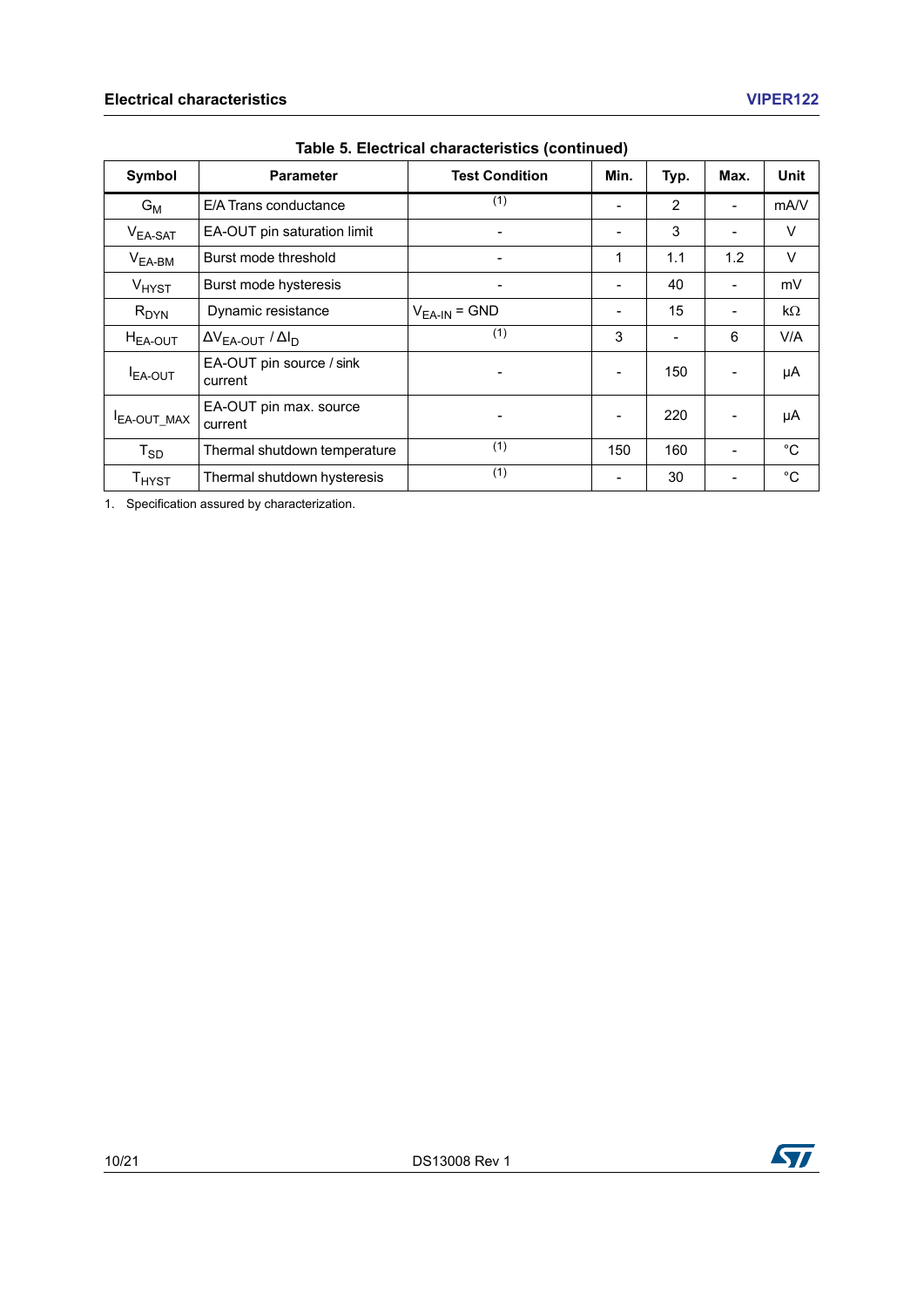### <span id="page-10-2"></span><span id="page-10-0"></span>**5 Typical electrical characteristics**

<span id="page-10-3"></span><span id="page-10-1"></span>

### **Figure 8. R**<sub>DS(on)</sub> vs. T<sub>J</sub> **Figure 9. V**<sub>BVDSS</sub> vs. T<sub>J</sub>

<span id="page-10-5"></span>

<span id="page-10-6"></span><span id="page-10-4"></span>



DS13008 Rev 1 11/21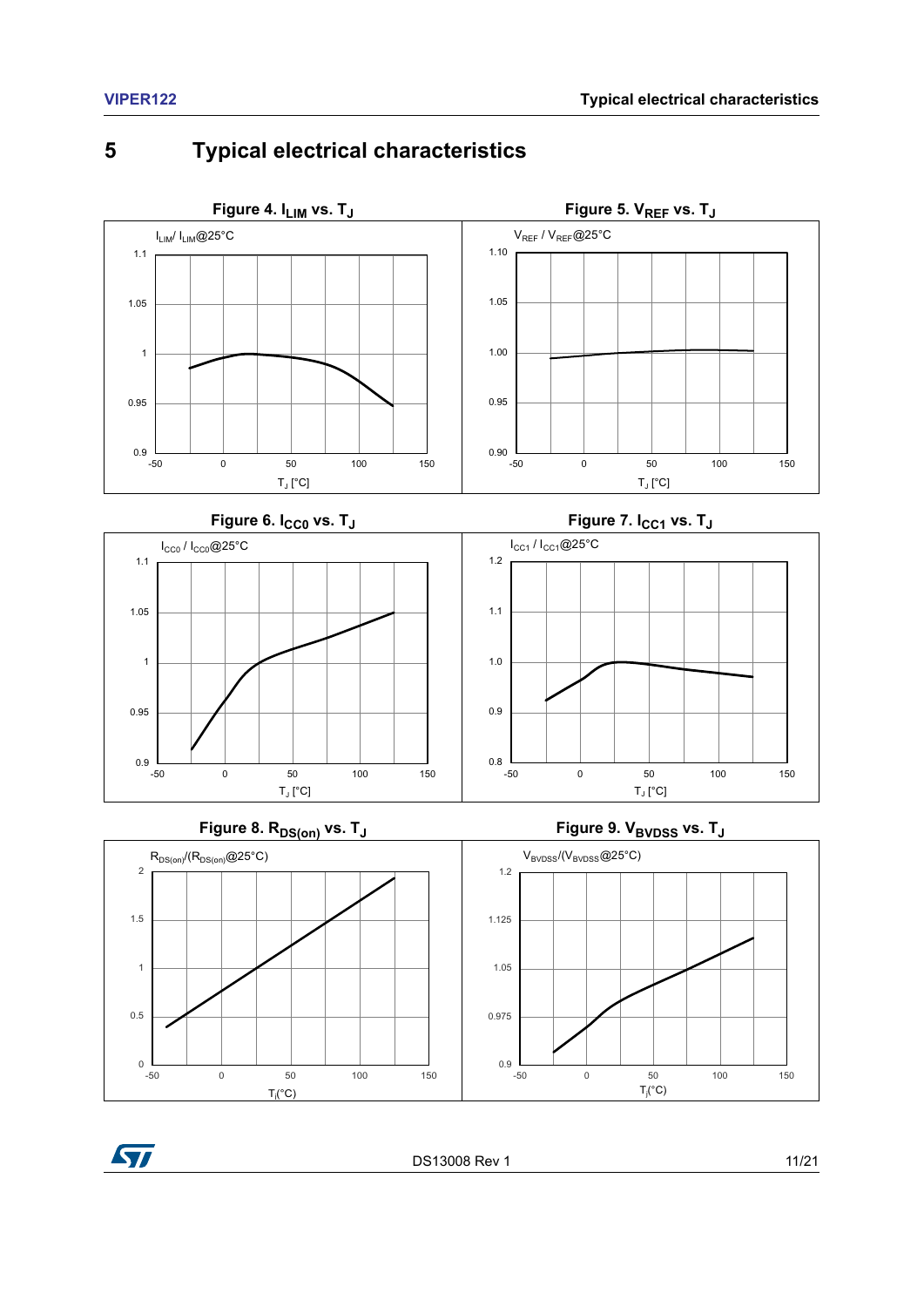### <span id="page-11-0"></span>**6 General description**

The VIPER122 is a 730 V high voltage converter optimized for flyback and buck topologies that operates at 60 kHz switching frequency and integrates jittering in order to reduce EMI levels.

The low IC consumption combined with Burst Mode allows very low input power at no load and very good efficiency at light load.

### <span id="page-11-1"></span>**6.1 Startup**

On initial startup, the integrated high voltage current source charges the VCC capacitor. The charge current  $I_{CH1}$  is stopped as soon as the VCC voltage reaches  $V_{OM}$ .

As soon as the VCC capacitor is charged up to the  $V_{ON}$  threshold, the power MOSFET starts switching in soft-start mode and the device is either supplied from an external source (auxiliary winding or directly from the output voltage through a diode) or internally from the high voltage startup that is reactivated whenever the VCC voltage drops to the VCCL level.

Soft-start is staggered over 16 steps up to the default current limit value ( $I_{LIM}$ ), over a period of 8.5 ms.

In case of fault detection, the VCC voltage moves between  $V_{ON}$  (13 V) and  $V_{CCL}$  (10.5 V) and power MOSFET switching is only interrupted if the VCC voltage falls below the UVLO  $(V_{OFF})$  threshold, which typically occurs if the DRAIN voltage is removed.

### <span id="page-11-2"></span>**6.2 Feedback loop**

The device operates in current mode, so the primary current is internally sensed and converted into voltage that is applied to the non-inverting pin of the PWM comparator. The sensed voltage is compared through a voltage divider on a cycle-by-cycle basis with the voltage on the EA-IN pin.

The OCP comparator works in parallel with the PWM comparator and limits the primary current below the  $I_{LIM}$  threshold.

There are two ways to close the loop and regulate the output: through a resistor divider or an optocoupler.

#### <span id="page-11-3"></span>**6.2.1 Resistor divider**

For non-isolated topologies (flyback, buck or buck-boost converters), the output voltage can be directly regulated by connecting a resistor divider to the EA-IN pin that is the inverting input of the integrated error amplifier (EA).

Primary side regulation can be achieved by connecting the resistor divider from the auxiliary winding of the transformer to the EA-IN pin.

The loop compensation network is connected on the EA-OUT pin.



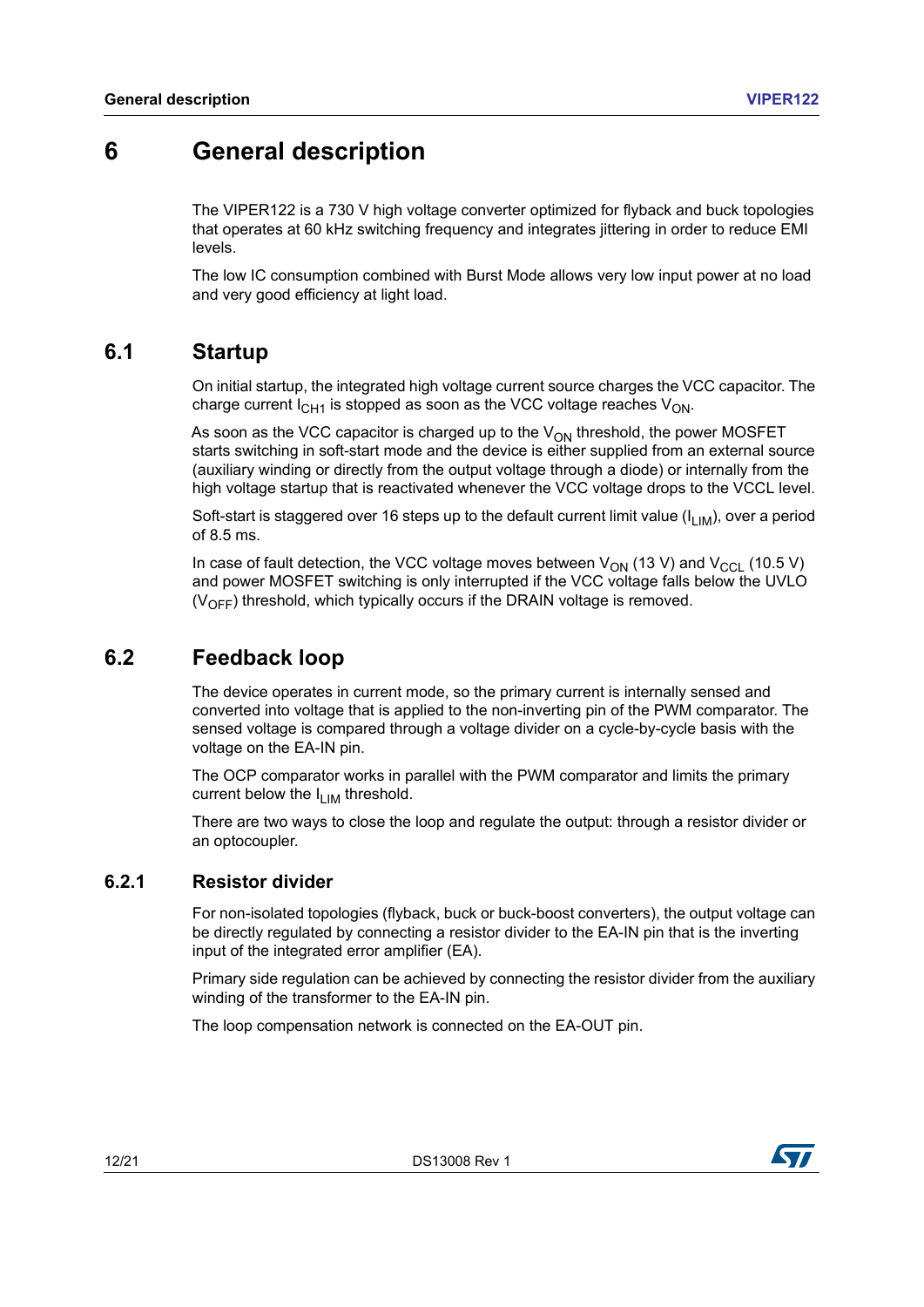#### <span id="page-12-0"></span>**6.2.2 Optocoupler**

For an isolated flyback, the EA-IN pin must be connected to ground and the optocoupler connected to the EA-OUT pin.

The EA-OUT pin dynamics range between the values  $V_{EA-SAT}$  and  $V_{EA-BM}$ : above the  $V_{EA}$ .  $_{\text{SAT}}$  level, the primary drain current reaches its limit; below the  $V_{\text{EA-BM}}$  level, the device enters Burst Mode.

### <span id="page-12-1"></span>**6.3 Burst mode at light load**

When the load decreases, the feedback loop reacts by lowering the EA-OUT pin voltage. If it falls below the  $V_{EA-BM}$  threshold, power MOSFET switching is interrupted until it returns above  $V_{EA-BM}$  +  $V_{HYST}$ .

During Burst Mode, the drain current peak is clamped to about 85 mA in order to avoid audible noise due to the low switching frequency.

### <span id="page-12-2"></span>**6.4 Short-circuit protection**

The protection for a short-circuit is only tripped if the event persists for 50 ms If the protection is tripped, the device stops switching for 1 second and then restarts automatically.

### <span id="page-12-3"></span>**6.5 VCC clamp protection**

A fault condition is detected if both of the following conditions are verified:

- 1. The primary drain current reaches the  $I_{LIM}$  threshold value.
- 2. The clamp current injected on the VCC pin reaches the  $I_{CC-FAIL}$  threshold value.

When the protection is tripped, the device stops switching for 1 second and then restarts automatically. The device is protected in case of failure of the feedback network.

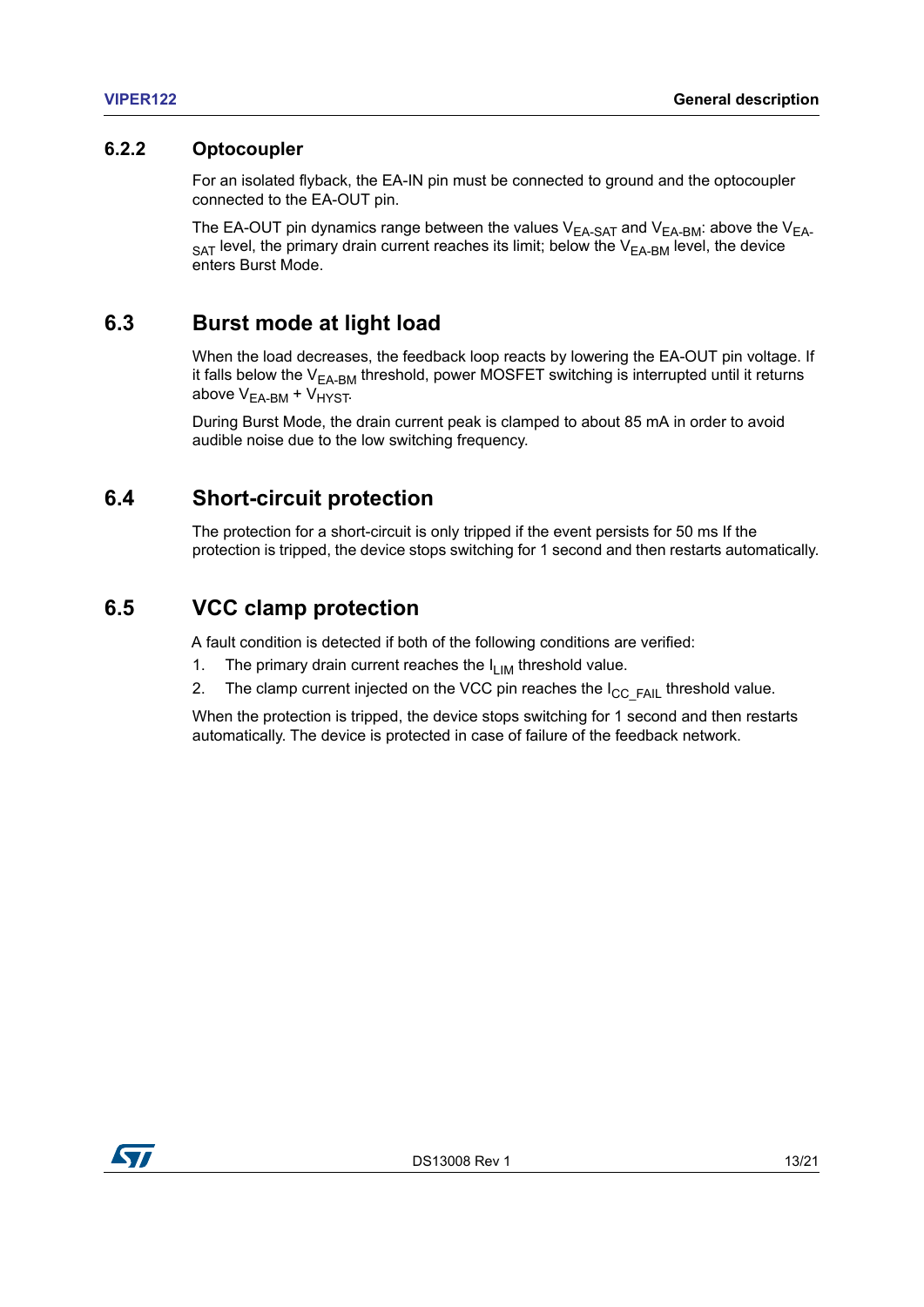# <span id="page-13-0"></span>**7 Basic application schematics**

<span id="page-13-1"></span>

**Figure 10. Non-isolated flyback converter**

#### **Figure 11. Primary side flyback converter**

<span id="page-13-2"></span>

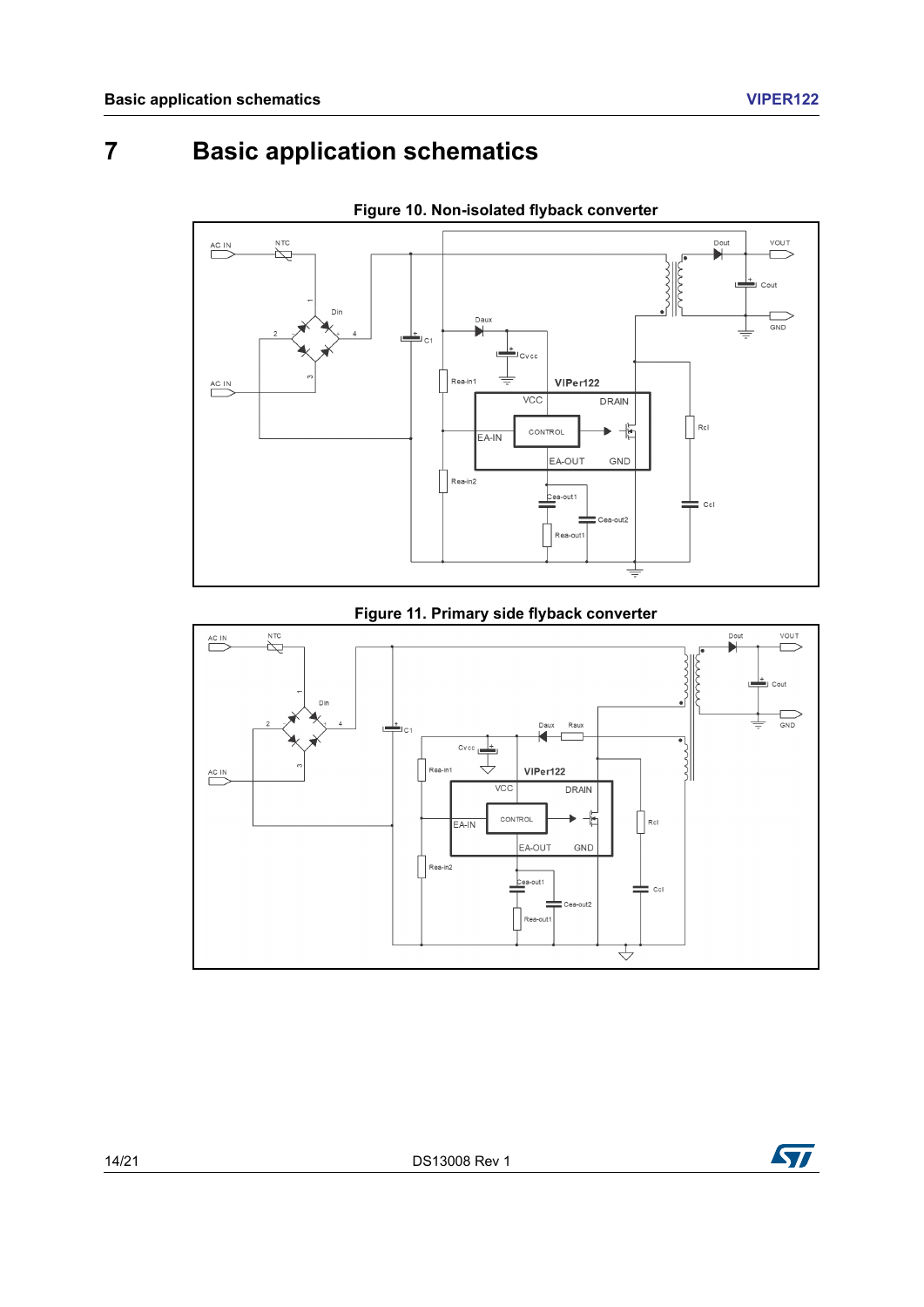<span id="page-14-0"></span>

**Figure 12. Isolated flyback converter**



<span id="page-14-1"></span>

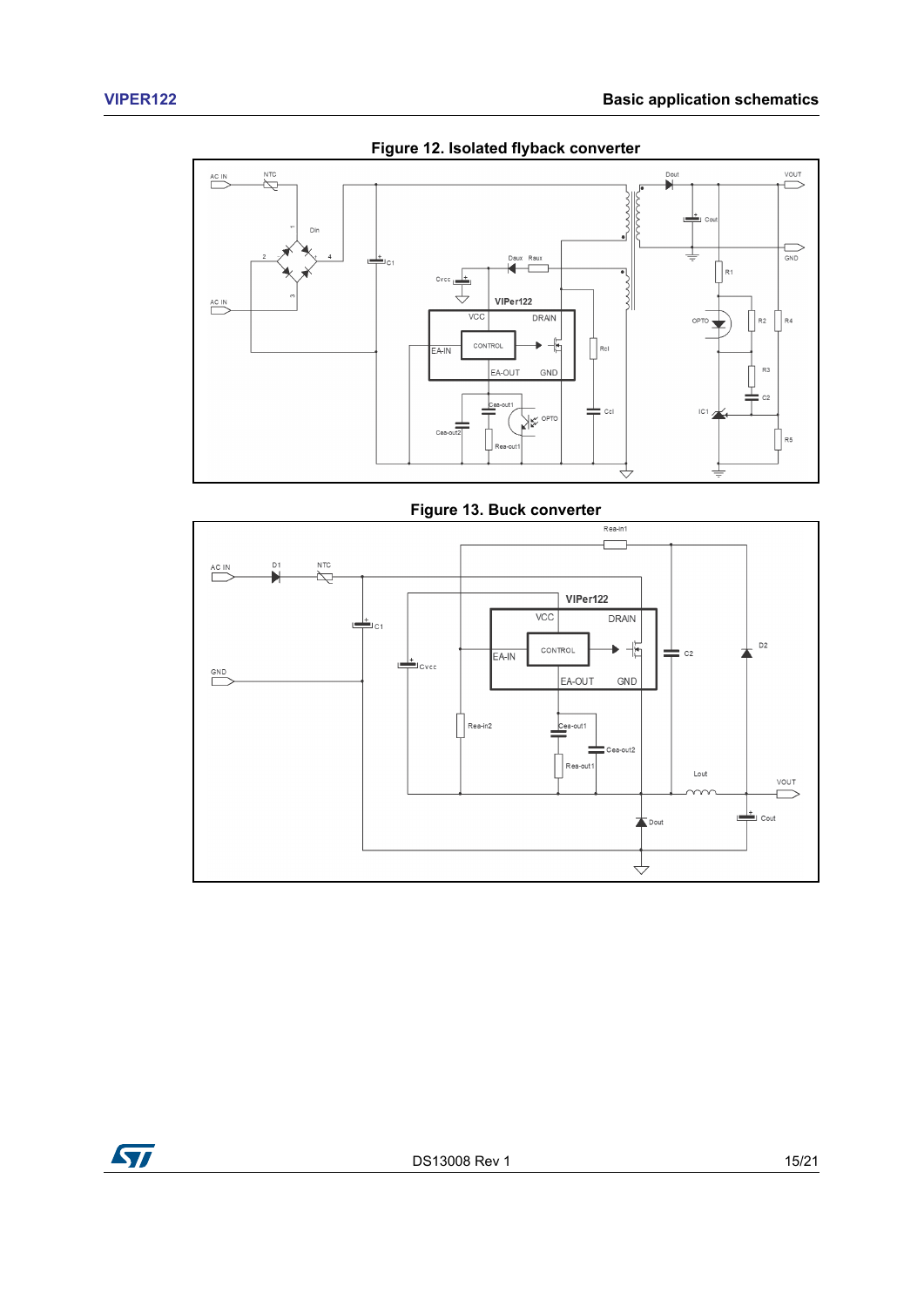#### **Basic application schematics VIPER122**

<span id="page-15-0"></span>

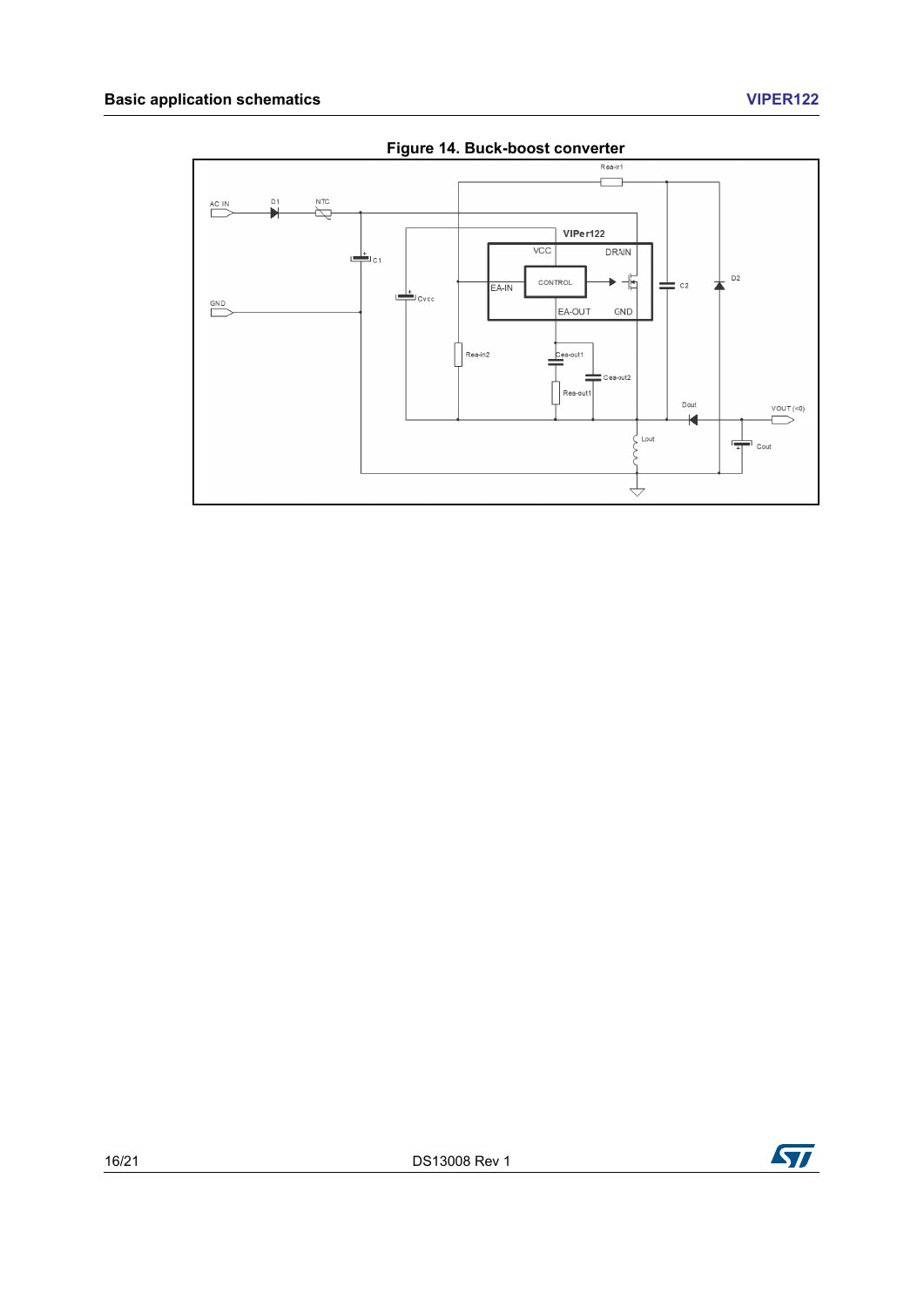### <span id="page-16-0"></span>**8 Package information**

In order to meet environmental requirements, ST offers these devices in different grades of ECOPACK® packages, depending on their level of environmental compliance. ECOPACK® specifications, grade definitions and product status are available at: *[www.st.com](http://www.st.com)*. ECOPACK® is an ST trademark.

### <span id="page-16-1"></span>**8.1 SSOP10 package information**

<span id="page-16-2"></span>



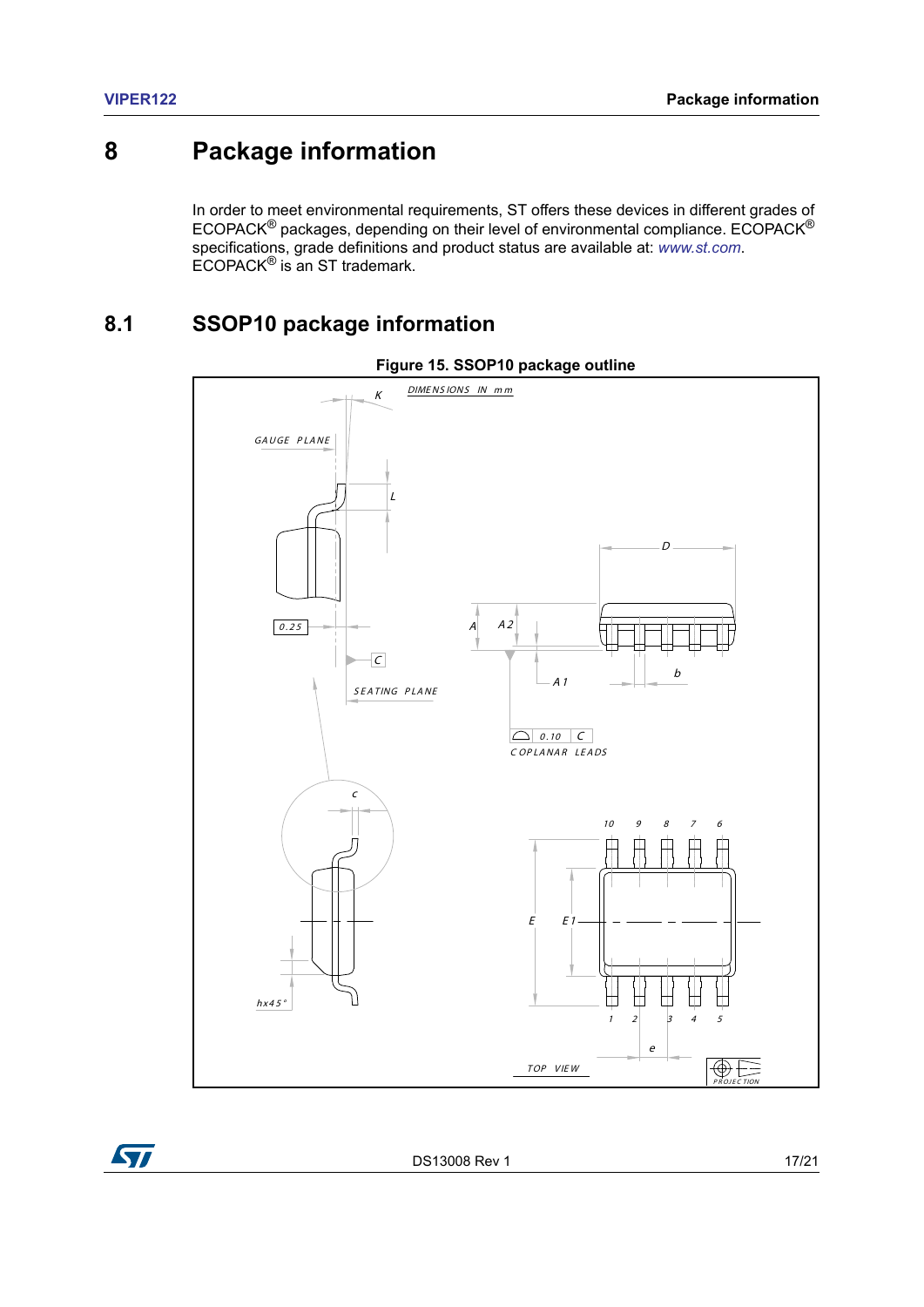<span id="page-17-0"></span>

| Dim            | mm          |      |                         |  |  |
|----------------|-------------|------|-------------------------|--|--|
|                | Min.        | Typ. | Max.                    |  |  |
| A              |             |      | 1.75                    |  |  |
| A1             | 0.10        |      | 0.25                    |  |  |
| A2             | 1.25        |      |                         |  |  |
| $\sf b$        | 0.31        |      | 0.51                    |  |  |
| C              | 0.17        |      | 0.25                    |  |  |
| D              | 4.80        | 4.90 | $\sqrt{5}$              |  |  |
| E.             | 5.80        | 6    | 6.20                    |  |  |
| E <sub>1</sub> | 3.80        | 3.90 | $\overline{\mathbf{4}}$ |  |  |
| $\mathbf e$    |             | 1    |                         |  |  |
| h              | 0.25        |      | 0.50                    |  |  |
| $\mathbf{I}$   | 0.40        |      | 0.90                    |  |  |
| Κ              | $0^{\circ}$ |      | $8^{\circ}$             |  |  |



<span id="page-17-1"></span>

#### **Figure 16. SSOP10 recommended footprint**

18/21 DS13008 Rev 1

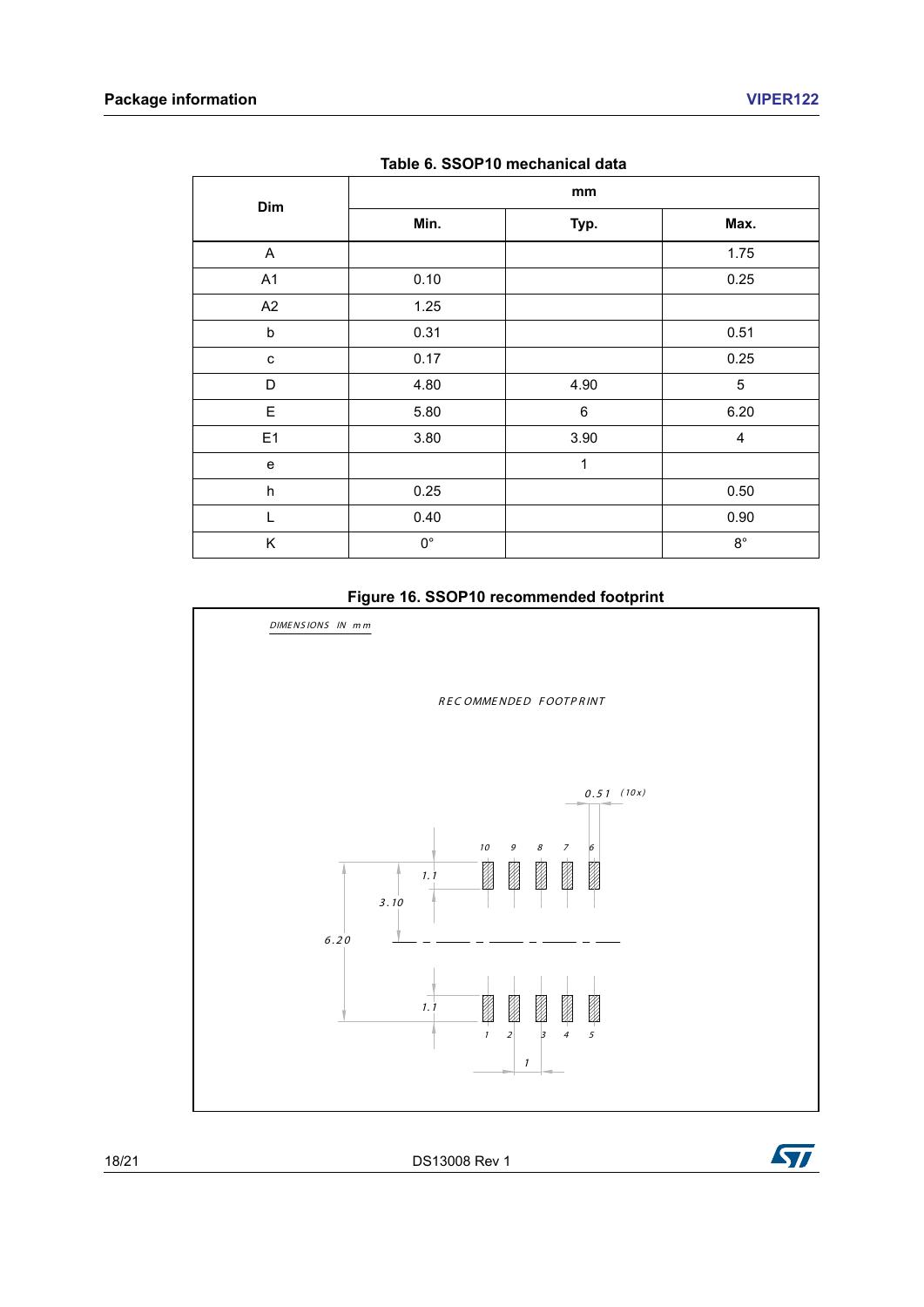# <span id="page-18-0"></span>**9 Ordering information**

**Table 7. Order code**

<span id="page-18-1"></span>

| Order code   | Package            | Packaging   |
|--------------|--------------------|-------------|
| VIPER122LSTR | SSOP <sub>10</sub> | Tape & Reel |

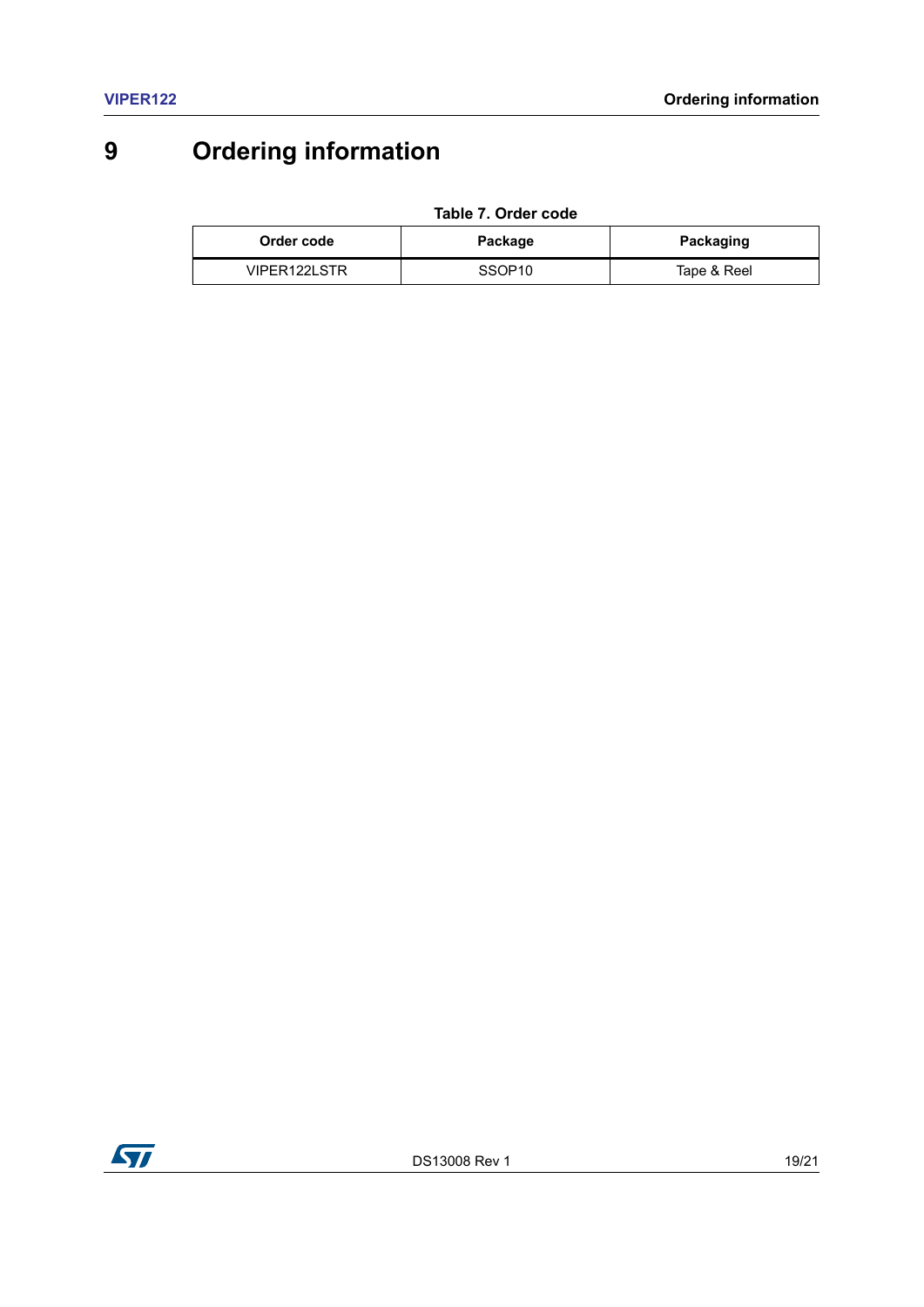# <span id="page-19-0"></span>**10 Revision history**

|  | Table 8. Document revision history |  |  |
|--|------------------------------------|--|--|
|--|------------------------------------|--|--|

<span id="page-19-1"></span>

| Date       | <b>Revision</b> | <b>Changes</b>   |
|------------|-----------------|------------------|
| 4-Jun-2019 |                 | Initial release. |